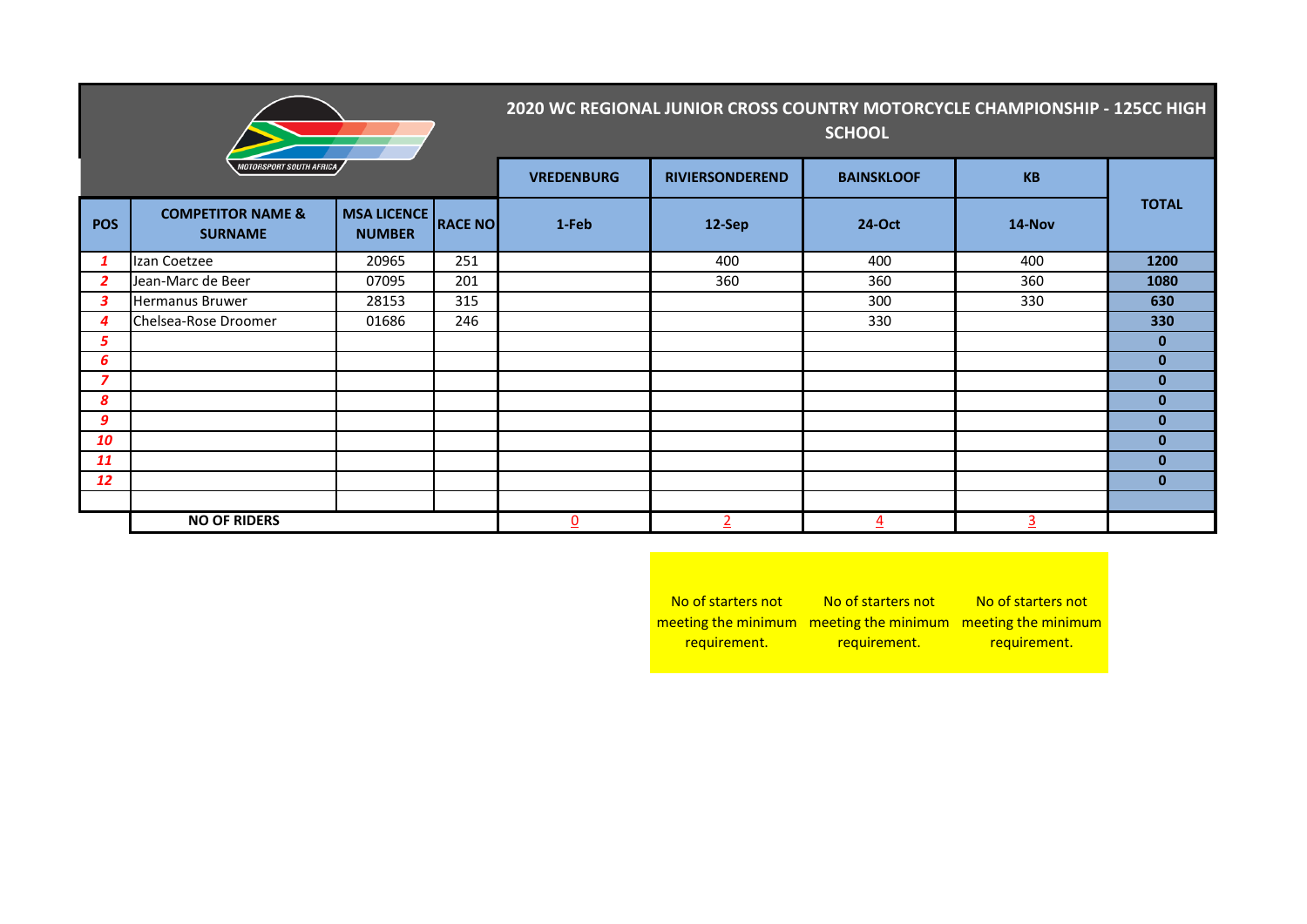|                                |                                      |                                     |                | 2020 WC REGIONAL JUNIOR CROSS COUNTRY MOTORCYCLE CHAMPIONSHIP - 85CC<br><b>SENIORS</b> |                        |                   |           |              |
|--------------------------------|--------------------------------------|-------------------------------------|----------------|----------------------------------------------------------------------------------------|------------------------|-------------------|-----------|--------------|
| <i>MOTORSPORT SOUTH AFRICA</i> |                                      |                                     |                | <b>VREDENBURG</b>                                                                      | <b>RIVIERSONDEREND</b> | <b>BAINSKLOOF</b> | <b>KB</b> |              |
| <b>POS</b>                     | <b>COMPETITOR NAME &amp; SURNAME</b> | <b>MSA LICENCE</b><br><b>NUMBER</b> | <b>RACE NO</b> | 1-Feb                                                                                  | 12-Sep                 | 24-Oct            | 14-Nov    | <b>TOTAL</b> |
|                                | Joop Coetzee                         | 23428                               | J329           |                                                                                        | 360                    | 400               | 400       | 1160         |
| 2                              | Krige van der Merwe                  | 02093                               | J199           | 400                                                                                    | 400                    |                   |           | 800          |
| 3                              | Michael Struik                       | 21625                               | J241           | 360                                                                                    |                        |                   |           | 360          |
| 4                              | Stefan Zybrands                      | 05561                               | 356            | 330                                                                                    |                        |                   |           | 330          |
| 5                              |                                      |                                     |                |                                                                                        |                        |                   |           | $\mathbf{0}$ |
| 6                              |                                      |                                     |                |                                                                                        |                        |                   |           | $\mathbf{0}$ |
| $\overline{\phantom{a}}$       |                                      |                                     |                |                                                                                        |                        |                   |           | $\mathbf{0}$ |
| 8                              |                                      |                                     |                |                                                                                        |                        |                   |           | $\mathbf{0}$ |
|                                |                                      |                                     |                |                                                                                        |                        |                   |           |              |
|                                | <b>NO OF RIDERS</b>                  |                                     |                |                                                                                        |                        |                   |           |              |

No of starters not meeting the minimum meeting the minimum meeting the minimum meeting the minimum requirement. No of starters not requirement. No of starters not requirement. No of starters not requirement.